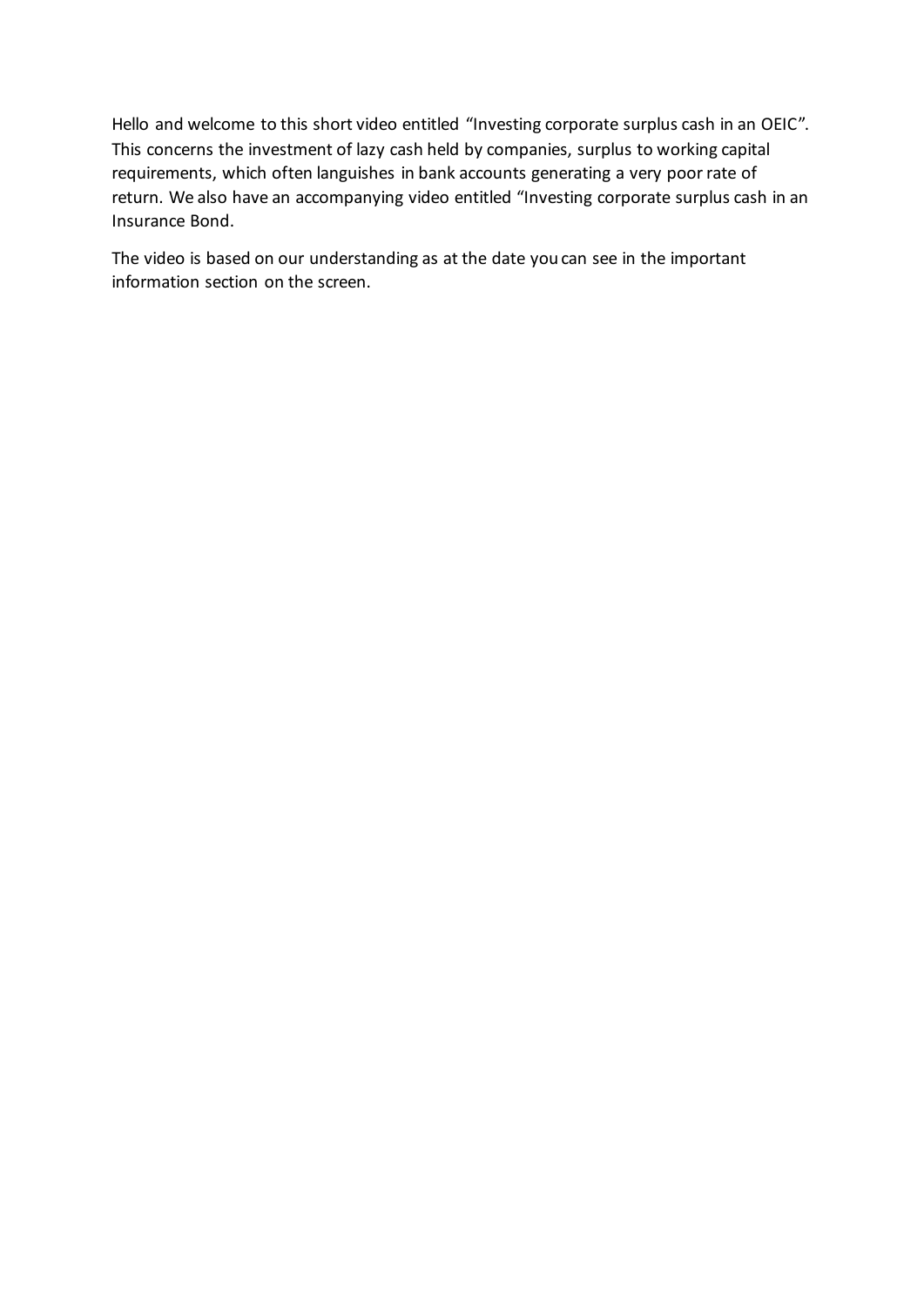I'm Graeme Robb, and I'm a Senior Technical Manager in the technical team within Prudential. I'll take you through the video considering companies investing surplus cash into OEIC shares. My focus will be on accounting and corporation tax implications.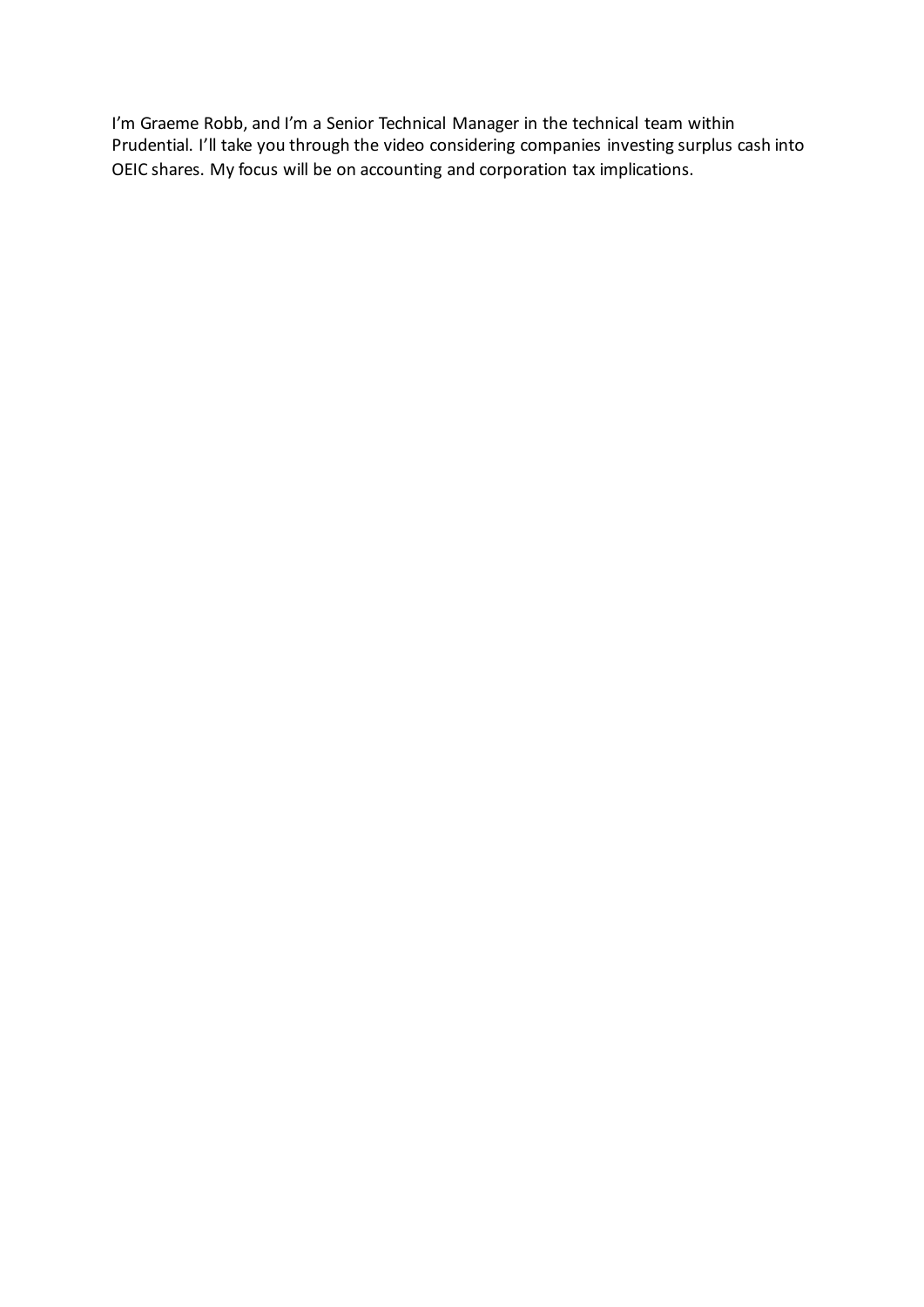We have excellent resources that you can access online within our Knowledge Library section in Pruadviser. For comparison purposes you may wish to consider an article entirely focused on the corporation tax implications of company owned insurance bonds. We also have an adviser guide to corporate investing which is more wide ranging and covers extracting company profits, investing retained profits in bonds and OEICs, together with information on the potential implications of IHT Business Property Relief and Entrepreneurs' Relief or Business Asset Disposal Relief as it is now known.

Incidentally we also have an article focusing on OEICs and unit trusts for individuals which contains some useful background information on OEICs.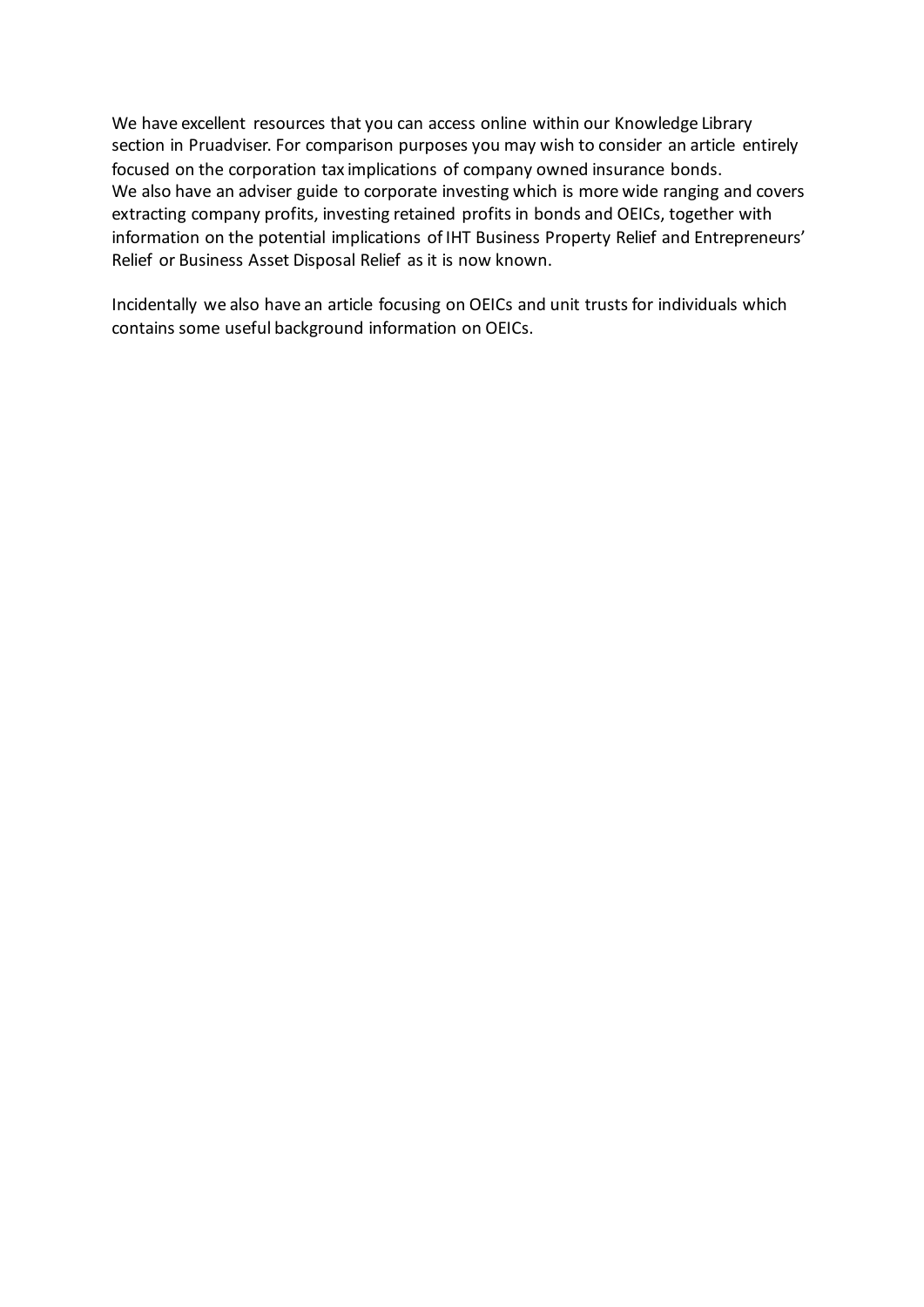Remember that companies come in all shapes and sizes. And so the potential investment could be millions but could equally be just £20,000.

Here we've got a big company on the left. You might be dealing with the finance director acting as a custodian for the shareholders money. He or she will probably be looking for a "peace of mind" investment.

In the middle, we've got a small business for example an IT contractor who has earned good money but acted prudently and not fully extracted profits. This is your type of case which might just be £20,000. The contractor might approach the investment with the same mindset as if those funds were simply sitting in his or her own personal bank account.

What about the company on the right hand side? That might be a company which has ceased trading and is now an investment company. Pretty common in our experience. Rather than just surplus cash to invest, the whole balance sheet will be invested in a range of investments.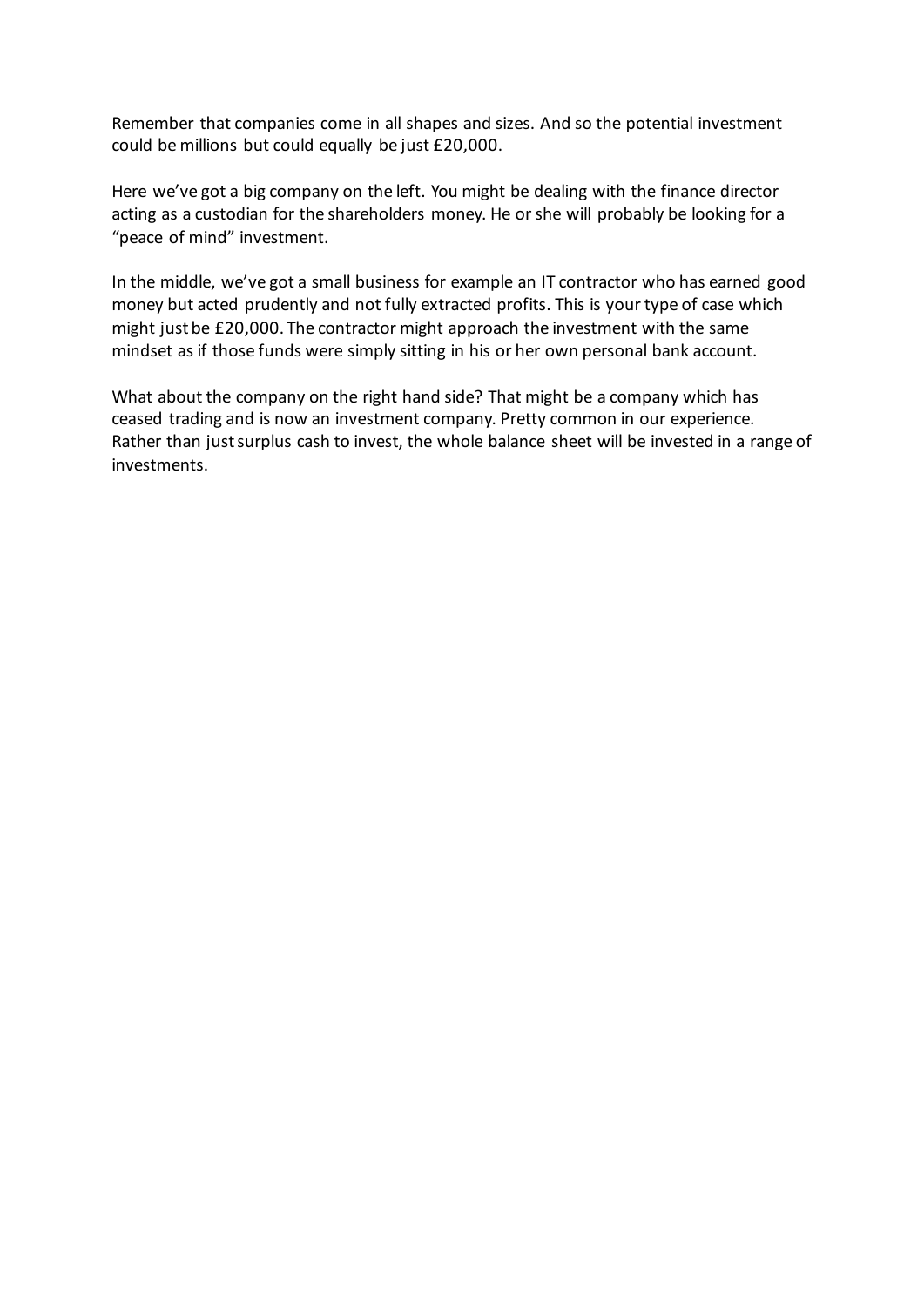Just like individuals and trustees, companies invest in OEICs and insurance bonds. They're at polar opposites of the investment spectrum of course since an OEIC must distribute income but a bond is non income producing. Our focus in this video is on OEICs.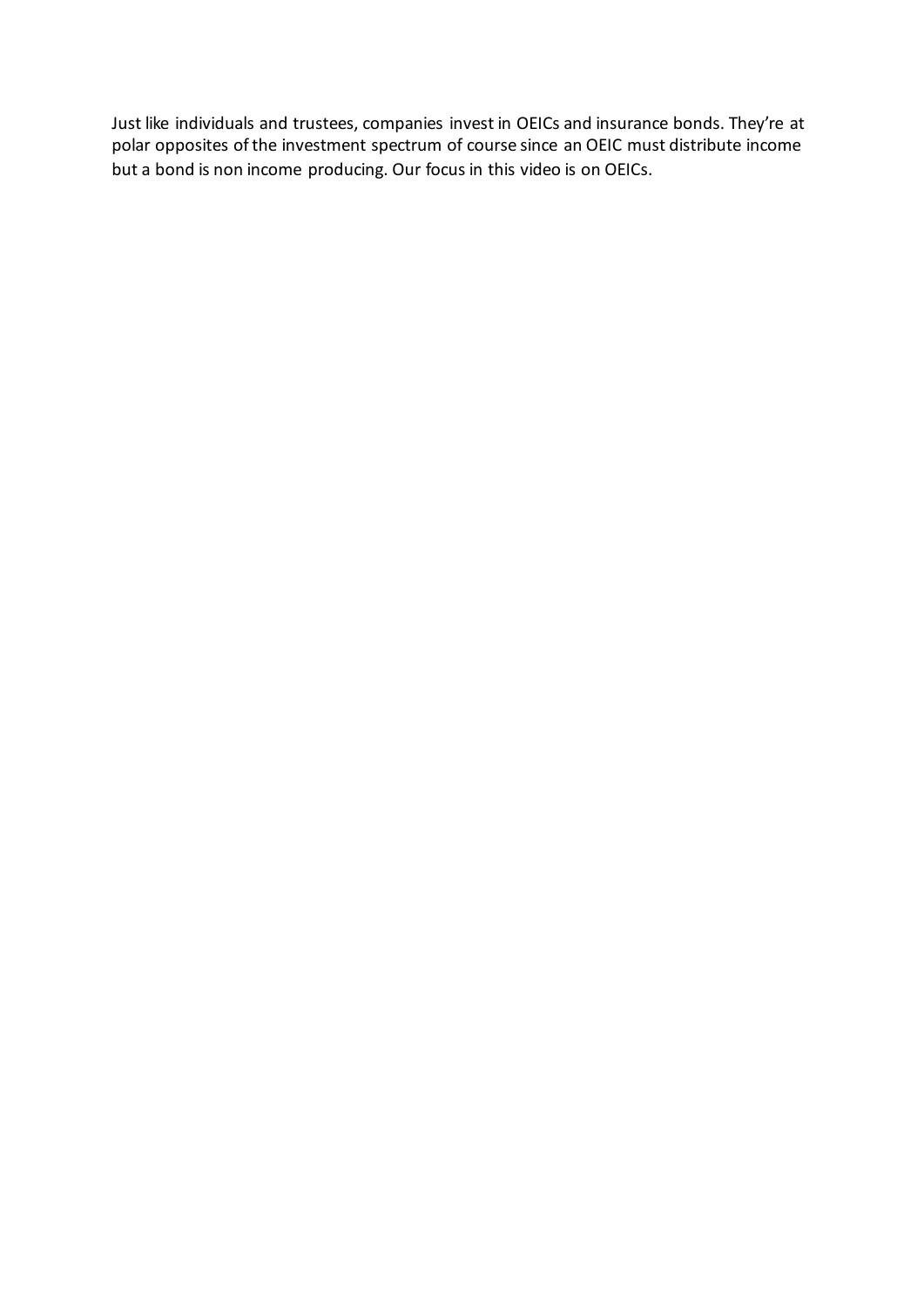As many of you will know, an OEIC fund will distribute dividends or interest. It can only pay interest if it satisfies what's called the qualifying investments test. If not, then dividends will be paid instead. It satisfies the test if the market value of its qualifying investments exceeds 60% of all its investments. Qualifying investments are effectively money market type investments.

On the left we have a fund which is 39% equity & 61% fixed interest. That fund will pay interest.

In contrast, the fund on the right which is only 45% invested in money market investments will simply pay a dividend as it fails the 60% test.

Where a company receives dividends, they are tax free but interest is taxable.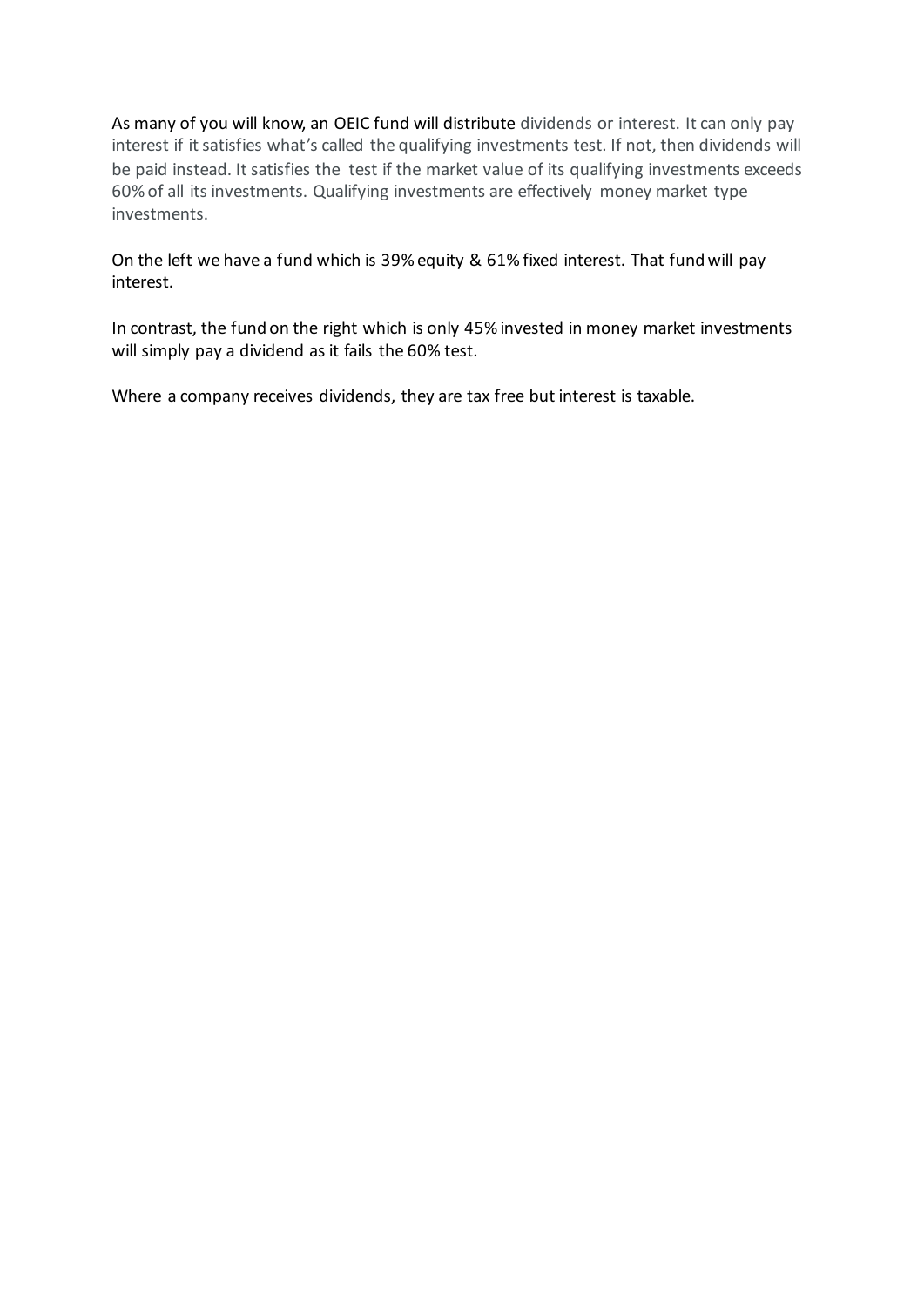Special treatment however applies to tax free OEIC dividends received by corporate investors. This is designed to prevent companies reducing their tax bill by investing in funds which fail the 60% test so pay tax free dividends but in fact some of that return is due to interest that would otherwise be taxable.

Therefore the OEIC provider when it pays out the dividend must inform the corporate investor that in fact X% of that dividend is tax free dividend but Y% is taxable interest.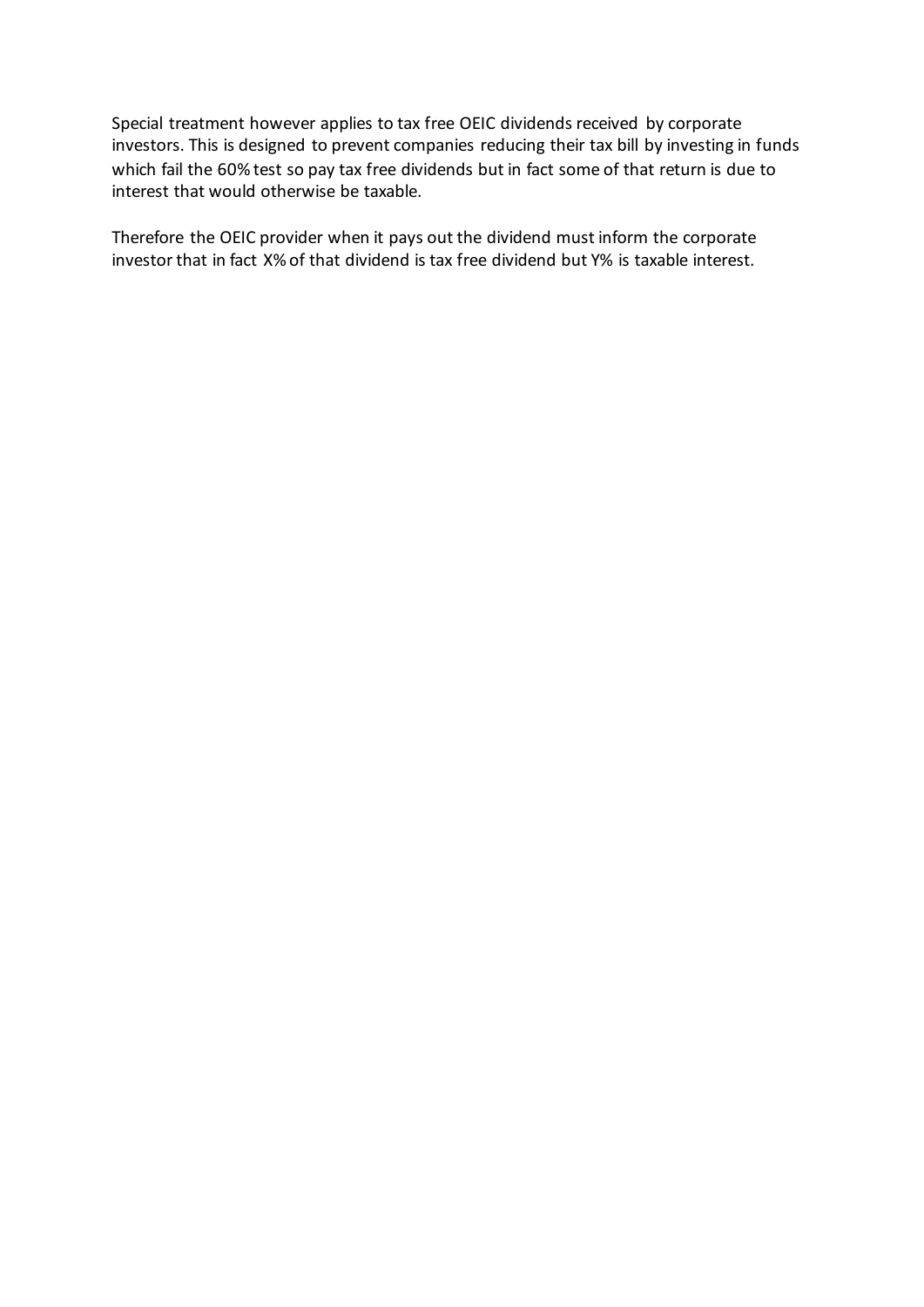So that's how income from the OEIC is taxed, but what about capital growth?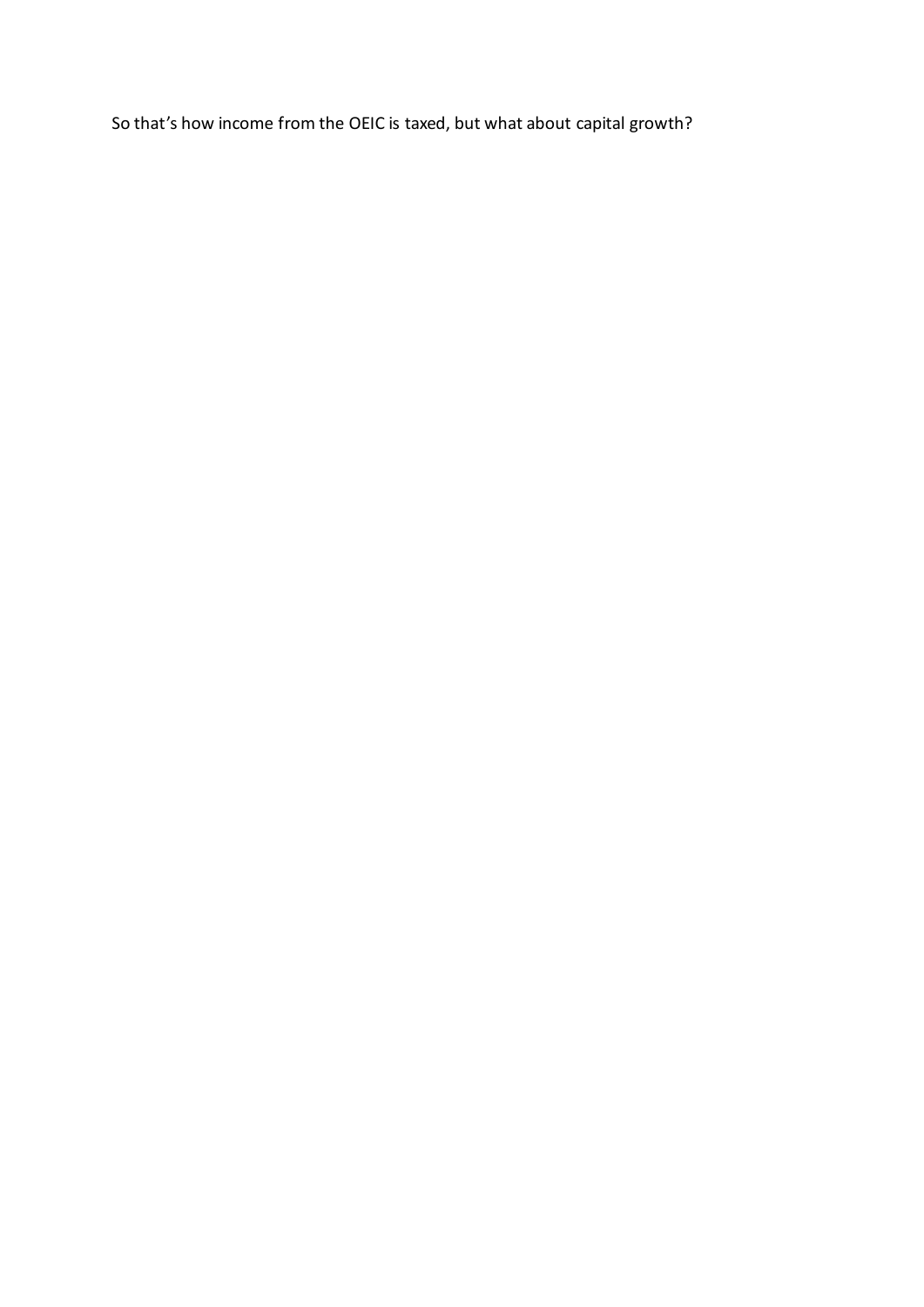In some cases, a company's investment in an OEIC is taxed under what's called the 'loan relationship' rules. These rules apply to money market type investments outside of an OEIC and so it makes sense that if a company purchases an OEIC primarily invested in money market investments then the rules apply to that.

So, the rules advise us that if the OEIC fund has money market type investments with a market value over 60% of its total assets then the loan relationship rules apply, and if not they don't apply.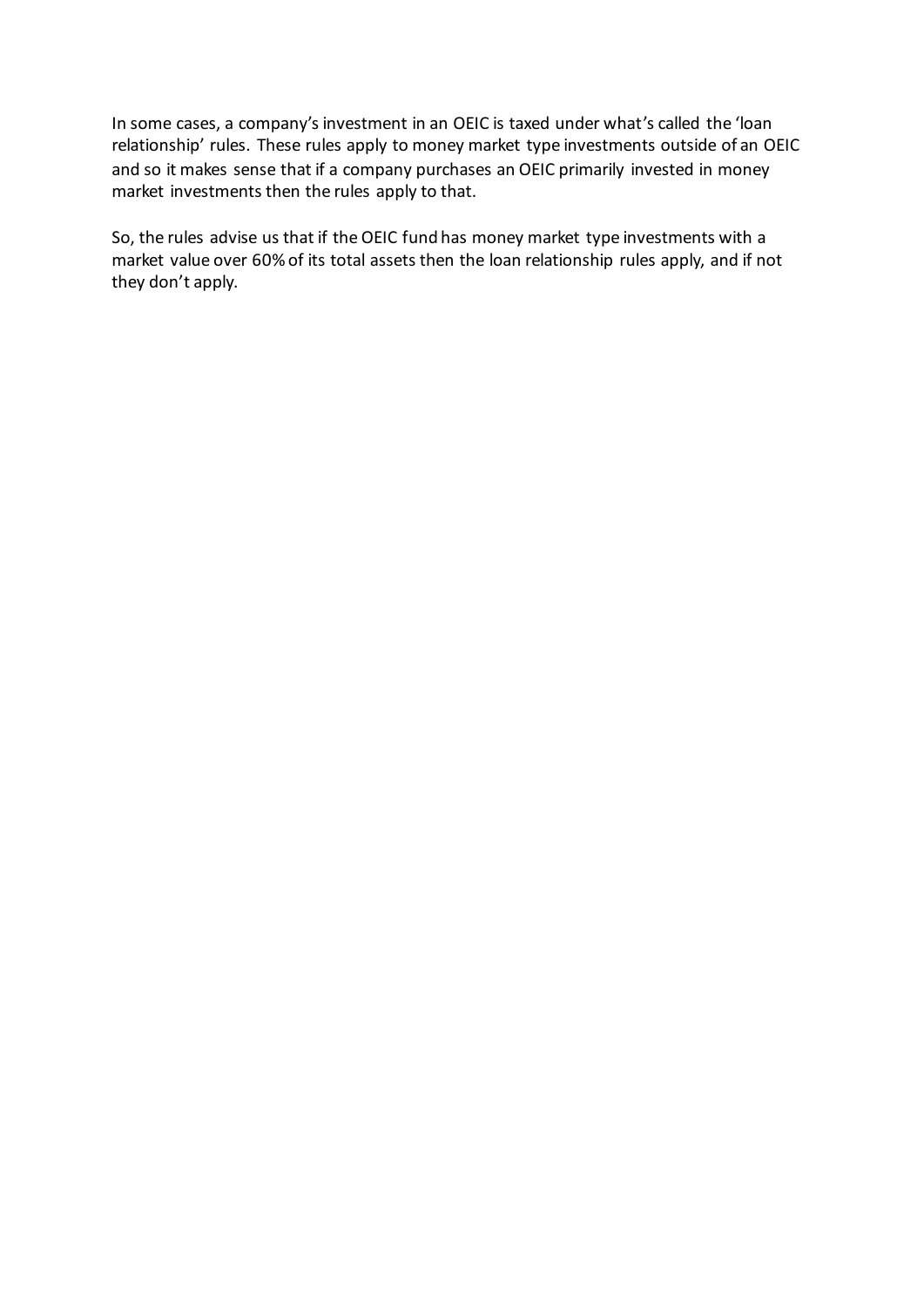Where the OEIC fund does not have money market type investments exceeding the 60% test then the loan relationship rules don't apply.

If they don't apply, regardless of the size of the company, growth will only be taxed when there is a disposal of shares. Prior to disposal, larger companies may reflect growth in the accounts, but the tax point will be at disposal.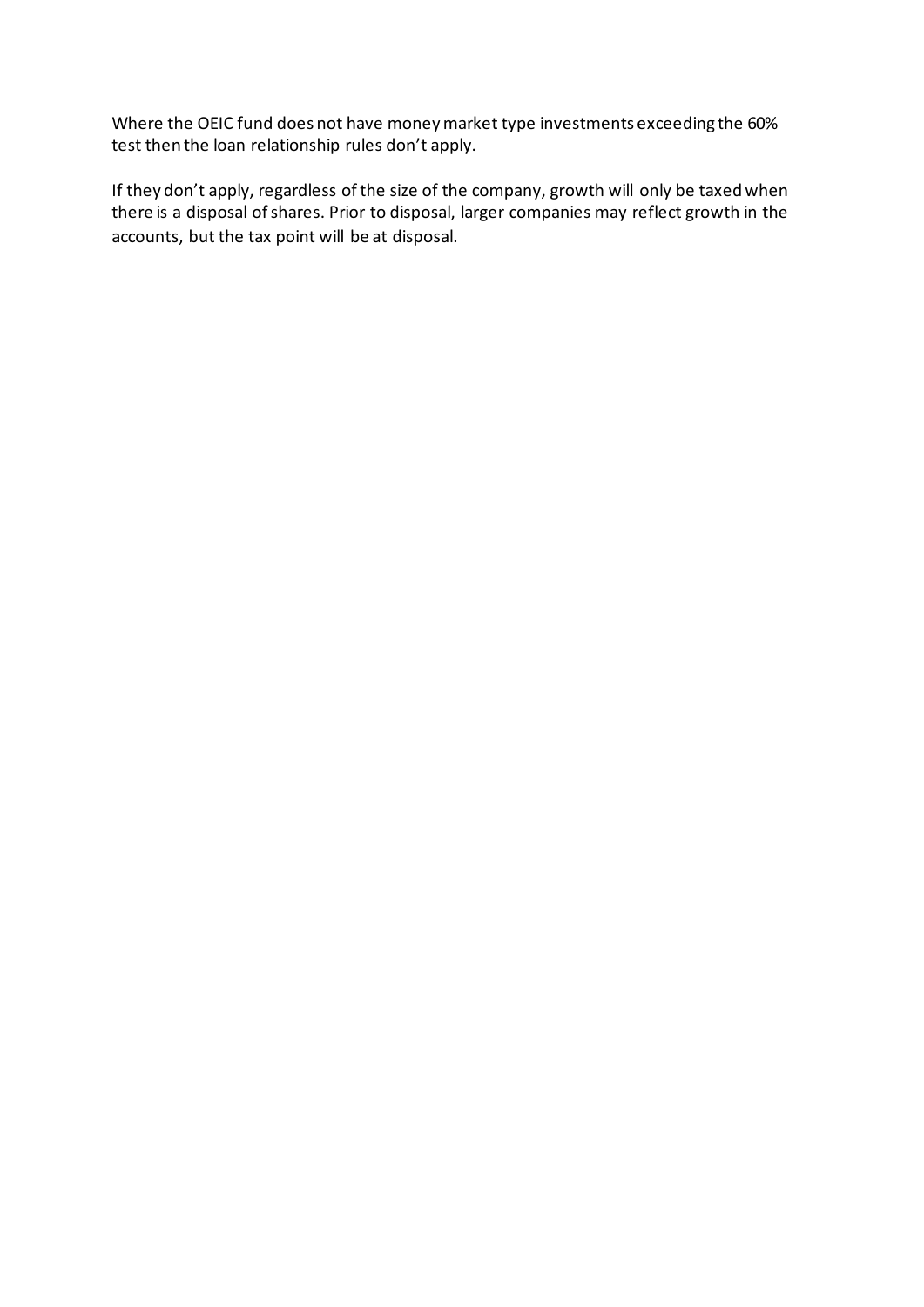Where the OEIC does have money market type investments passing the 60% test then the loan relationship rules apply.

The remit of these rules extend well beyond OEIC investments.

In broad terms, these rules require the tax treatment of the item in question (in this case the OEIC fund) to follow the accounting treatment.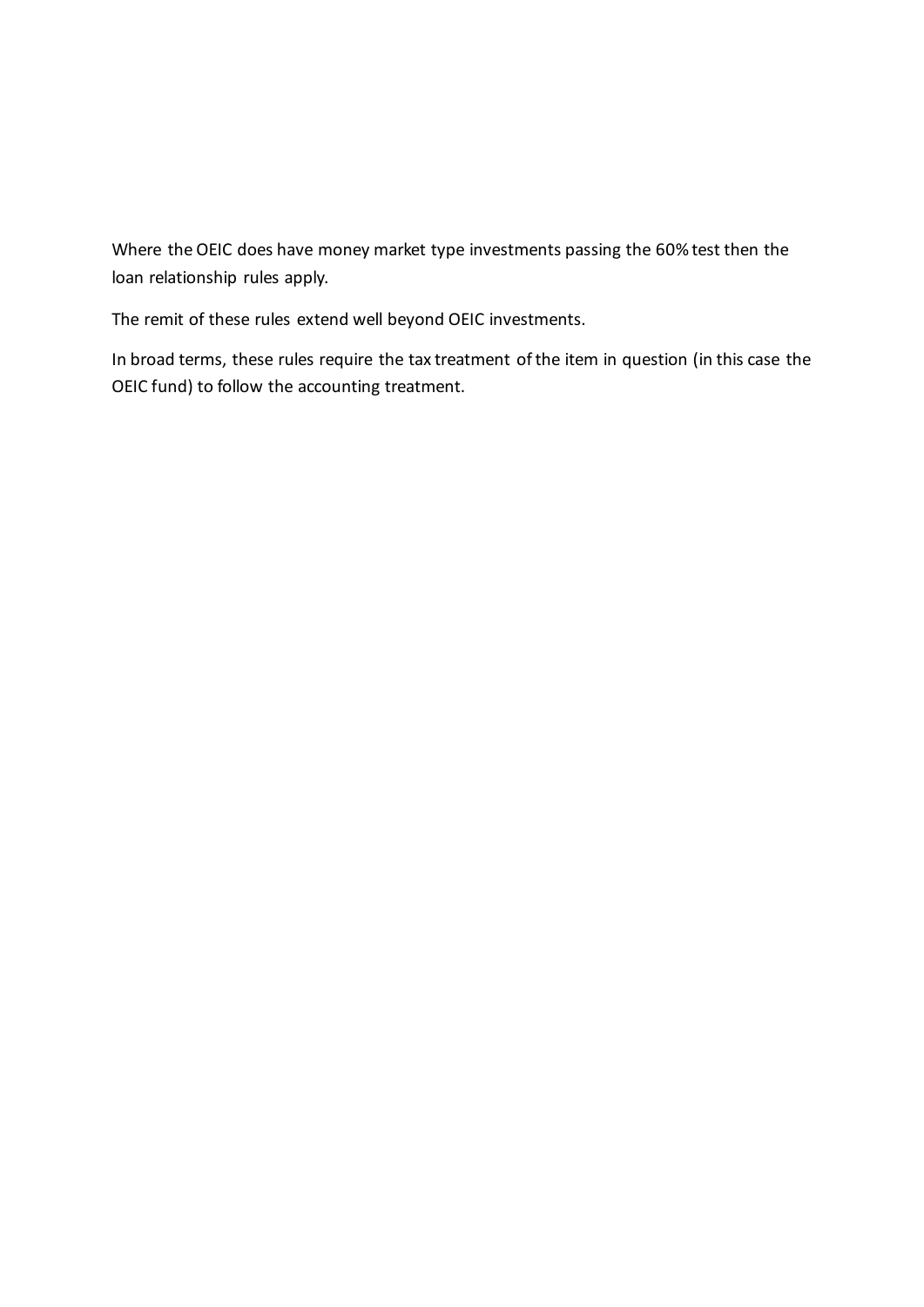We know that accountants must use generally accepted accounting practice. Within that framework, you will encounter two regimes depending on the size of the company you're advising.

If you're advising a particularly small company called a micro entity then the accountant will prepare the accounts using Financial Reporting Standard 105. These companies enjoy simplified accounting rules.

If you're advising a company which doesn't qualify as a micro entity, then the accountant will prepare the accounts using Financial Reporting Standard 102.

Your account manager can help you determine which regime applies to a given company.

So let's see what these different standards mean for a company investing in OEICs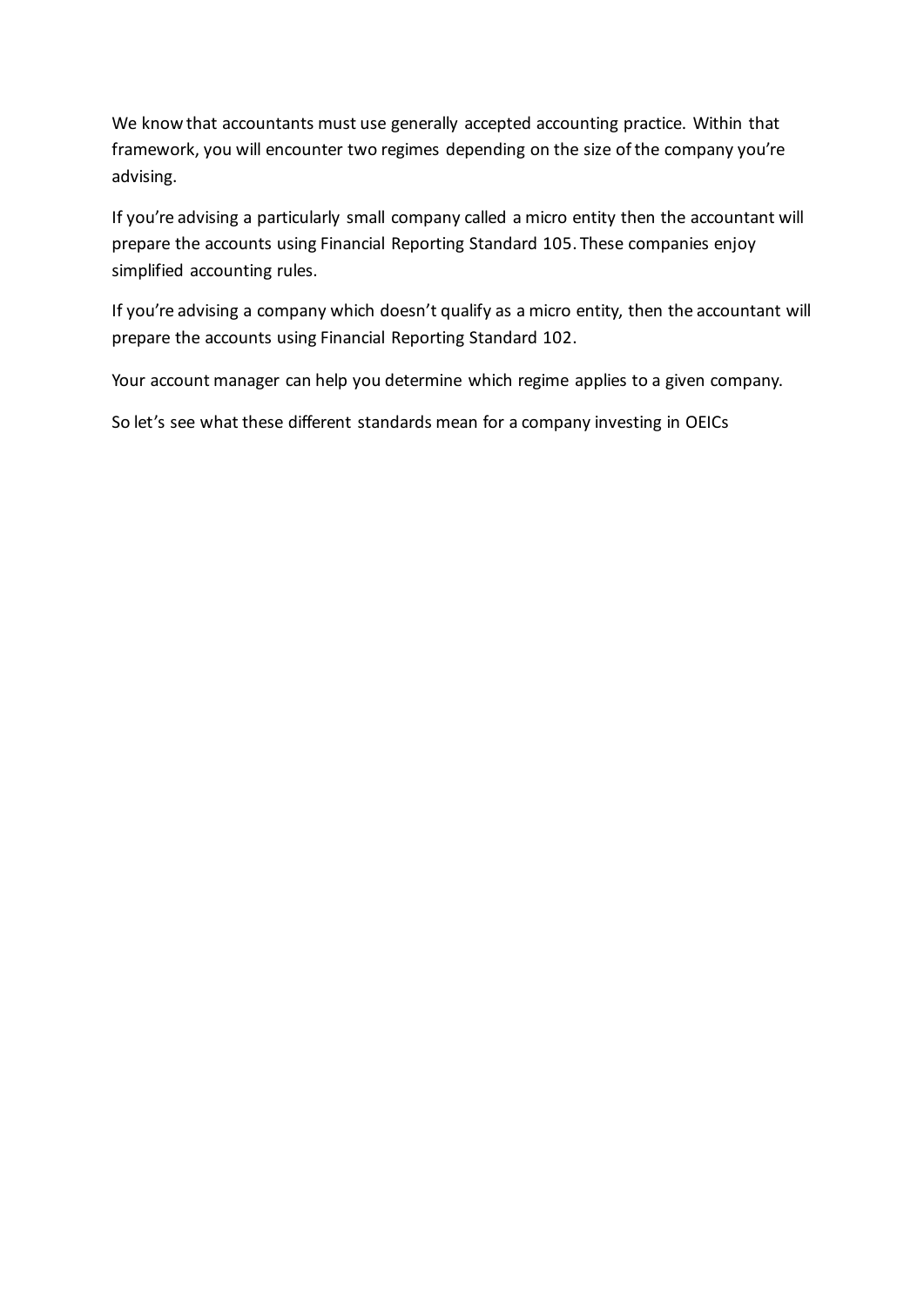Micro entities can use historic cost accounting.

Historic cost means that if the OEIC fund grows in value then that growth isn't reflected in the accounts, and the investment isn't revalued but instead continues to be shown at historic cost, in other words, at it original investment

Why is that important?

It means that there is no annual growth accounted for which means that there is no annual tax due. Therefore the company will get tax deferral on the growth – just like an individual. Essentially, you only need to consider taxing the growth when the shares are encashed.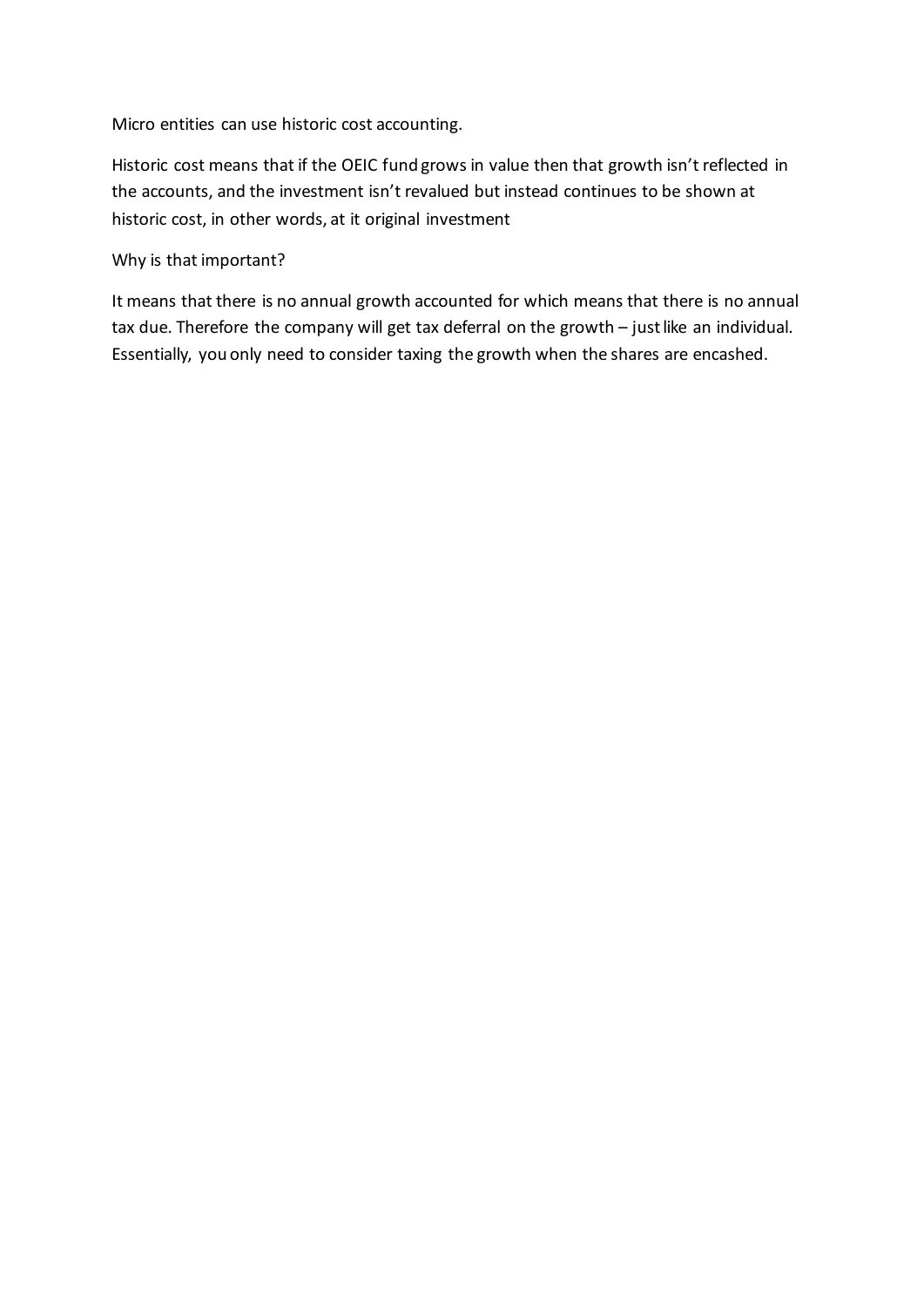If you're advising a company which is too big to be a micro entity, then fair value accounting rules apply.

Under these rules, the Balance Sheet at the end of the accounting period will include the fund at its current value at that date.

That accounting movement has corporation tax consequence with the increase in value subject to corporation tax. Incidentally, any decrease is potentially relievable for corporation tax purposes.